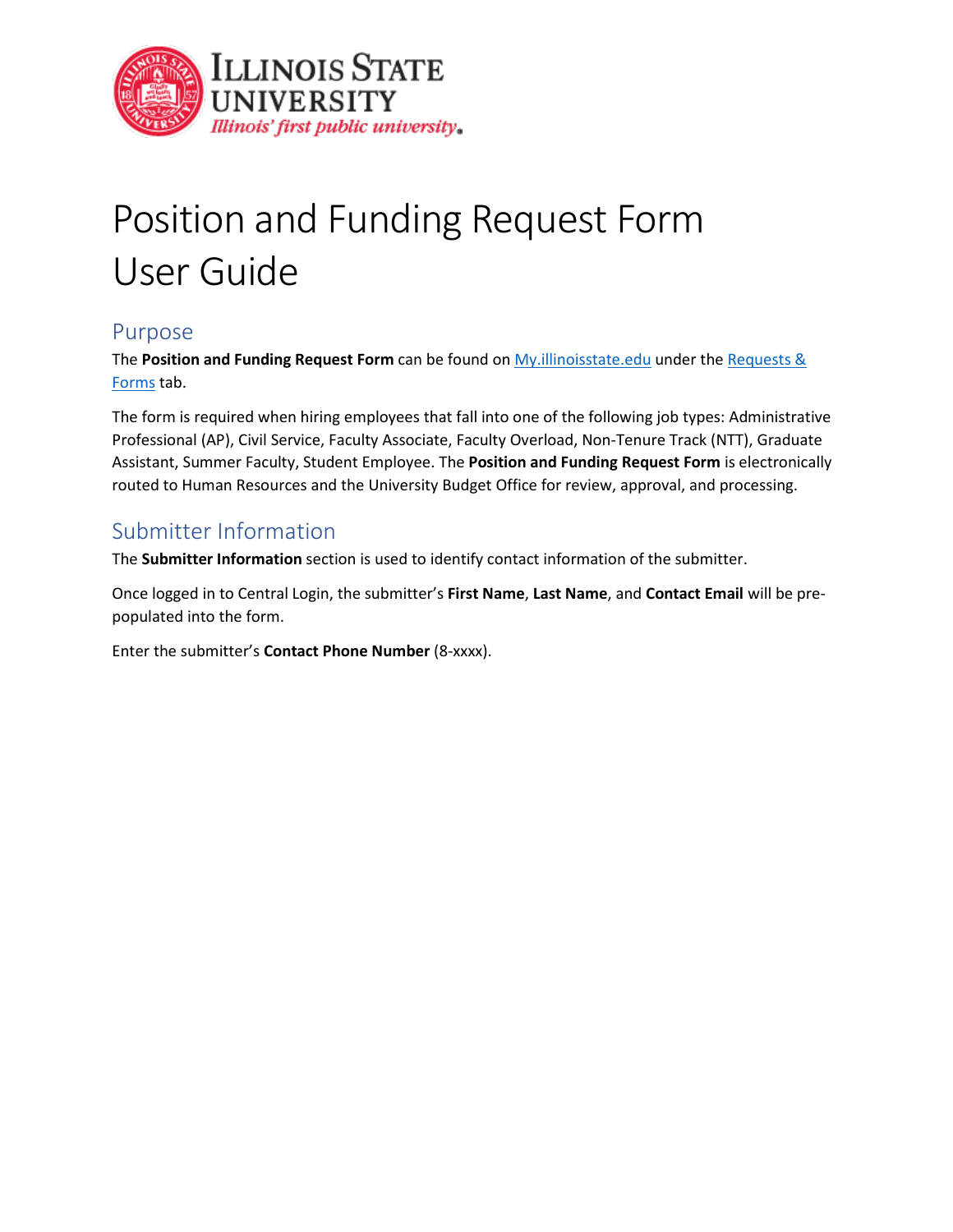## **Position and Funding Request Form**

## **Submitter Information**

#### Contact Name\*

Reggie **First Name** Redbird Last Name Contact Phone Number\*

#### Contact Email\*

Reggie@ilstu.edu

## Position Information

The **Position Information** section is used to define attributes of the position.

Use the dropdown to select the **Job Type** (e.g. Administrative Professional Continuous, Civil Service Exempt, Graduate Assistant, etc.)

Use the dropdown to select the **Employing Department**.

If known, enter **Employee Name, Employee UID, and Anticipated Title**.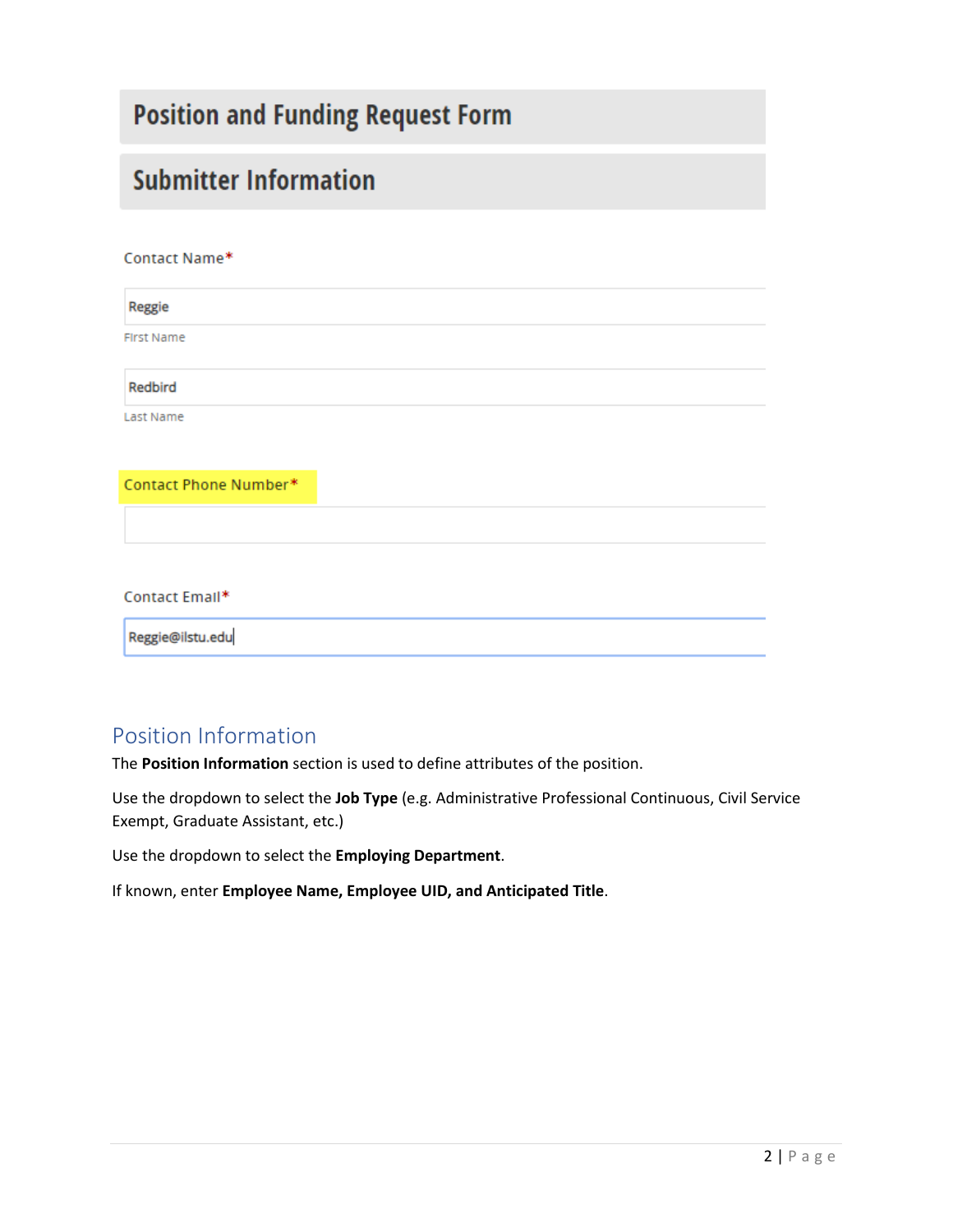## **Position Information**

Job Type\*

 $\overline{\mathbf{v}}$ Civil Service Exempt

**Employing Department\*** 

Agriculture - 05020000 ٧.

**Employee Name** 

If known

#### **Employee UID**

If known

**Anticipated Title** 

Enter **Reports To Position Number.** This is the position number of the employee's supervisor. Position numbers are eight digits.

If applicable, enter **FTE of Position**. FTE should be between 0.00 and 1.00.

If known, enter **Monthly** or **Hourly Rate** or **Salary Range**. The **Job Type** field drives the rate frequency field displayed. For example, selecting Civil Service Exempt will display the **Monthly Rate** field. Selecting Student Employee will display the **Hourly Rate** field.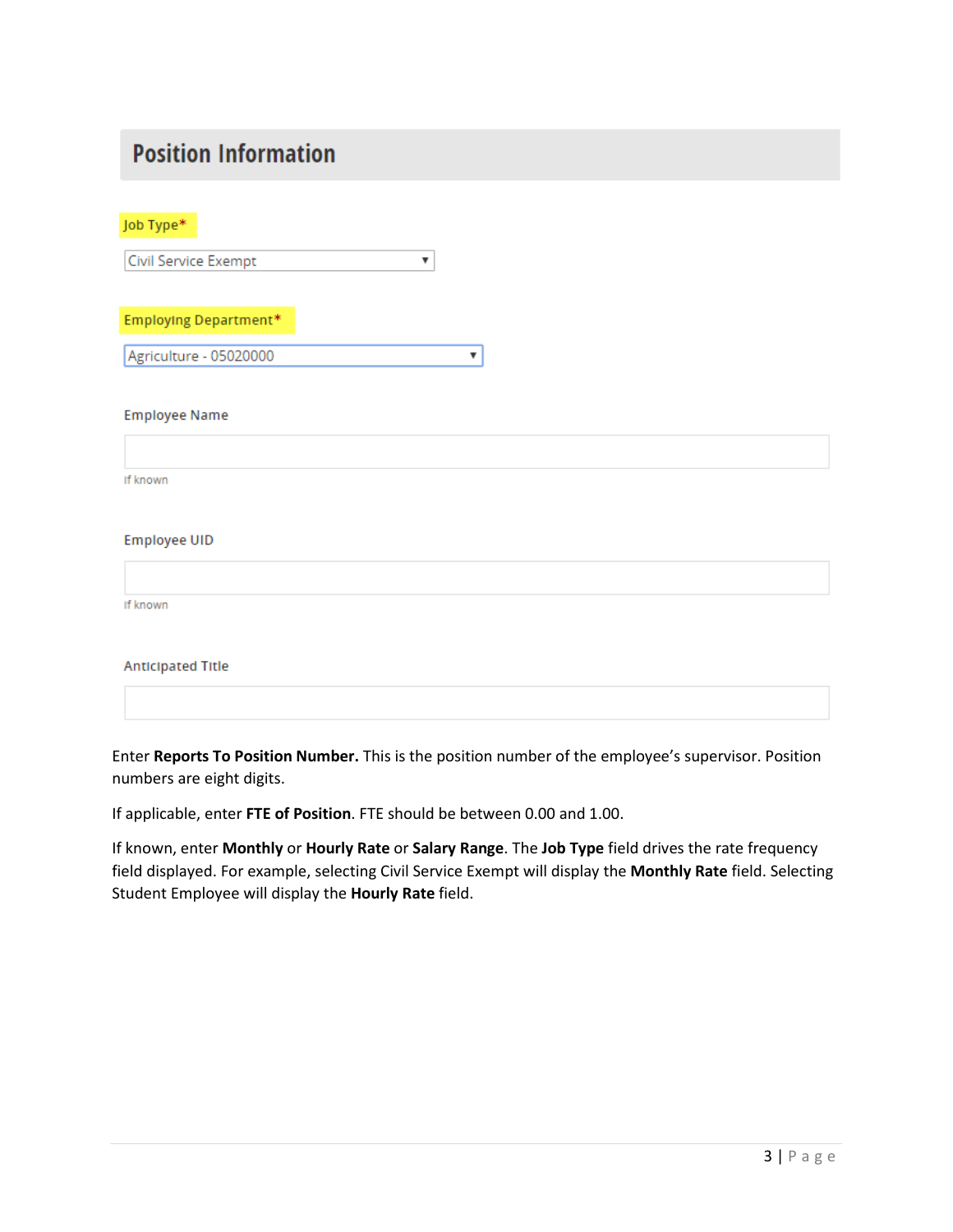Reports To Position Number\*

23456789

#### FTE of Position \*

| 0.50                                                              |
|-------------------------------------------------------------------|
| (0.00 to 1.00 - For example, a 50% FTE appointment would be 0.50) |
|                                                                   |
| <b>Monthly Rate</b>                                               |
| \$2500.00                                                         |
|                                                                   |

**Salary Range** 

| If known |  |  |
|----------|--|--|

Select the appropriate **Employment Consultant**. If unsure about the Employment Consultant assignment, select the link to view the list of Employment Consultants for the respective department and employee group.

| Employment Consultant* |  |
|------------------------|--|
|                        |  |
|                        |  |

Please view the list of **Employment Consultant** assignments if you are unsure.

## Funding Information

The **Funding Information** section is used to define funding date(s), account number(s), and distribution percentage(s).

#### Funding Group One

The **Funding Information** section can be split into multiple **Funding Groups** if there is a need to identify multiple funding start and end dates for the position.

Enter the **Funding Start Date**. If known and applicable, enter the **Funding End Date.** 

Use the dropdown to select the **Number of Accounts in Funding Group One.** If more than four accounts are required, enter additional accounts and distribution percentages in the **Comments** section.

Enter the **Account Number(s)** using the following structure: 10100-01-102000000.

For each **Account Number** listed, enter the **Funding %** associated with it. **Funding %** can go out three decimal places. The **Group One % Total** should equal 100.000%.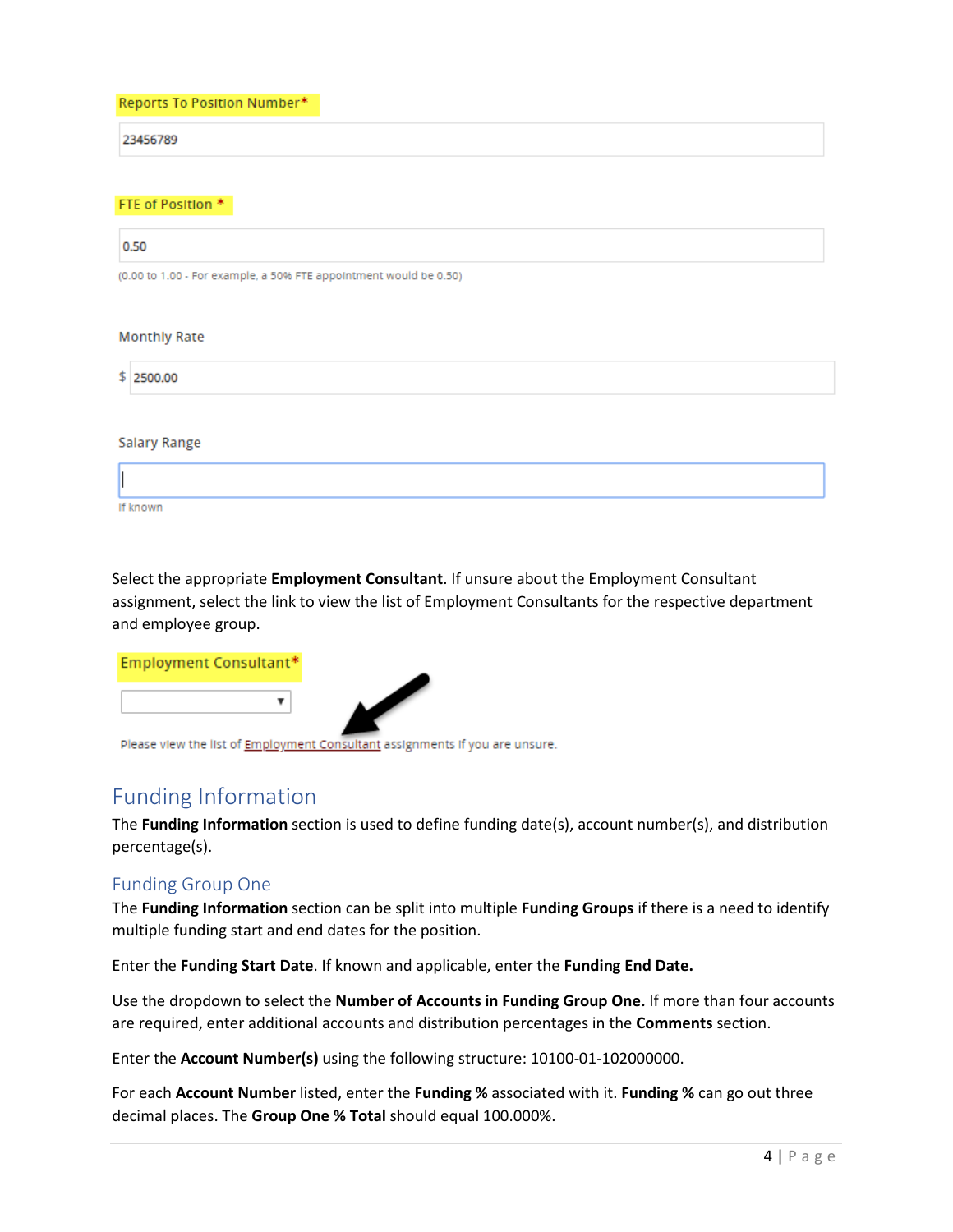If the position has multiple funding start and end dates, a second **Funding Group** is needed. Use the dropdown to select YES to **Add Second Funding Group**.

Once a second **Funding Group** is added, follow the steps above for **Funding Group One**. Up to four **Funding Groups** can be added.

| <b>Funding Information</b>                                                                                                         |                                                 |                                              |
|------------------------------------------------------------------------------------------------------------------------------------|-------------------------------------------------|----------------------------------------------|
| <b>Funding Group One</b>                                                                                                           |                                                 |                                              |
| Start Date*                                                                                                                        | <b>End Date</b>                                 |                                              |
| $12 \times 01 \times 2019 \times \frac{1}{100}$                                                                                    | ▼<br>$\mathbf{v}$ $\mathbf{m}$<br>▼<br>If known |                                              |
| Number of Accounts In Funding Group One                                                                                            |                                                 |                                              |
| $2 \times$<br>For positions funded by more than 4 accounts, please list that information in the Additional Comments section below. |                                                 |                                              |
| <b>Account Number</b><br>(Ex. 12345-12-123456789)                                                                                  |                                                 | <b>Funding %</b><br>(Up to 3 decimal places) |
| 10400-06-102000000                                                                                                                 |                                                 | 1.120                                        |
| 10400-06-130000000                                                                                                                 |                                                 | 98.880                                       |
| Add second funding group?                                                                                                          |                                                 | <b>Group One % Total</b>                     |
| Yes ▼                                                                                                                              |                                                 | 100,000                                      |
|                                                                                                                                    |                                                 | (This must total 100%)                       |

## Comments

Add any additional comments necessary to provide further clarification, unique situations, or additional account numbers or funding groups (beyond four).

Click the **Submit Form** button.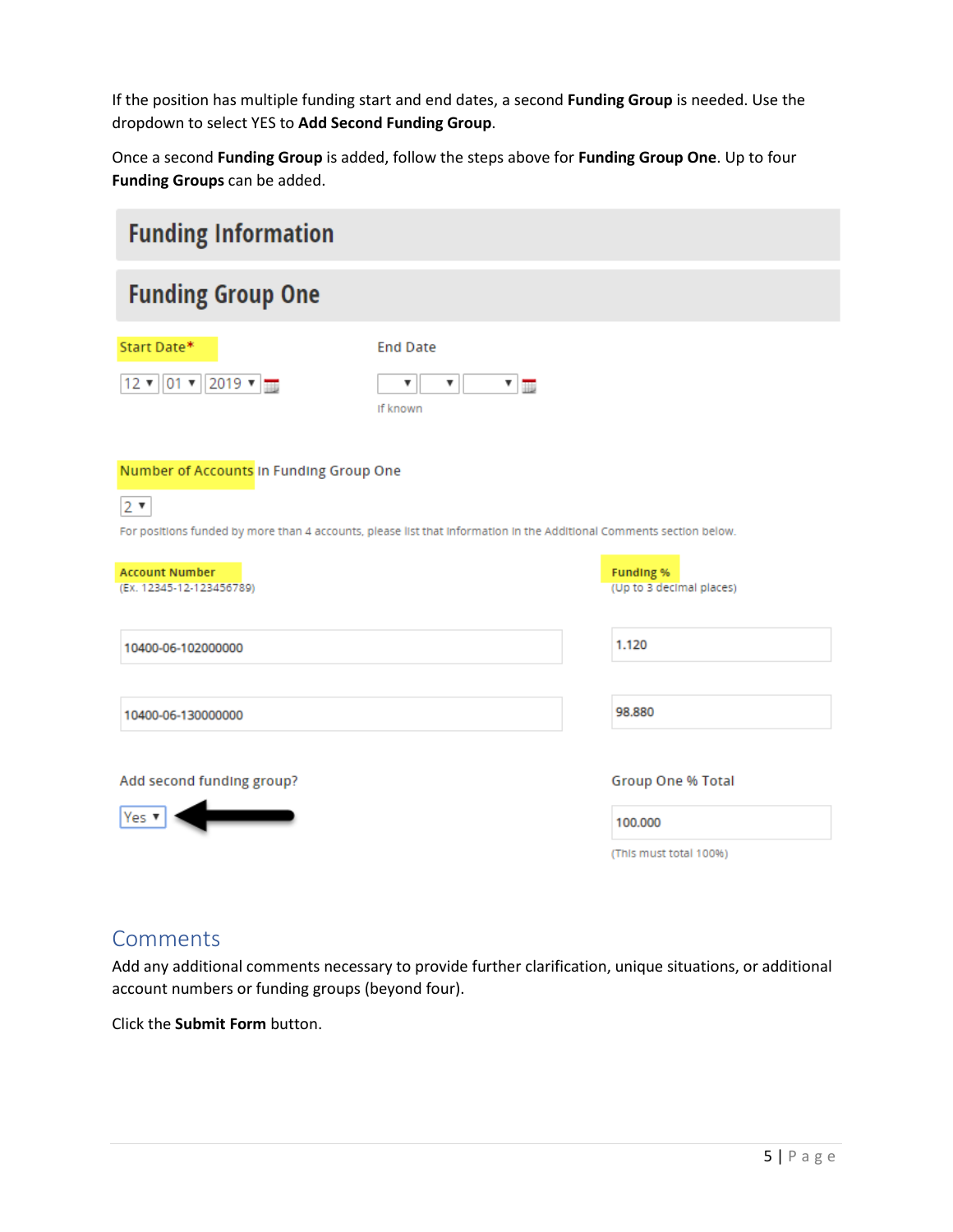## **Comments**

#### **Additional Comments**

**Illinois State University** 

|                                                     | Submit Form |
|-----------------------------------------------------|-------------|
| Once submitted, the following message is displayed: |             |
|                                                     |             |
|                                                     |             |
| <b>Thank You</b>                                    |             |

© 2019 Illinois State University<br>Privacy Statement - Appropriate Use Policy

Once submitted, the following email message is sent to the submitter: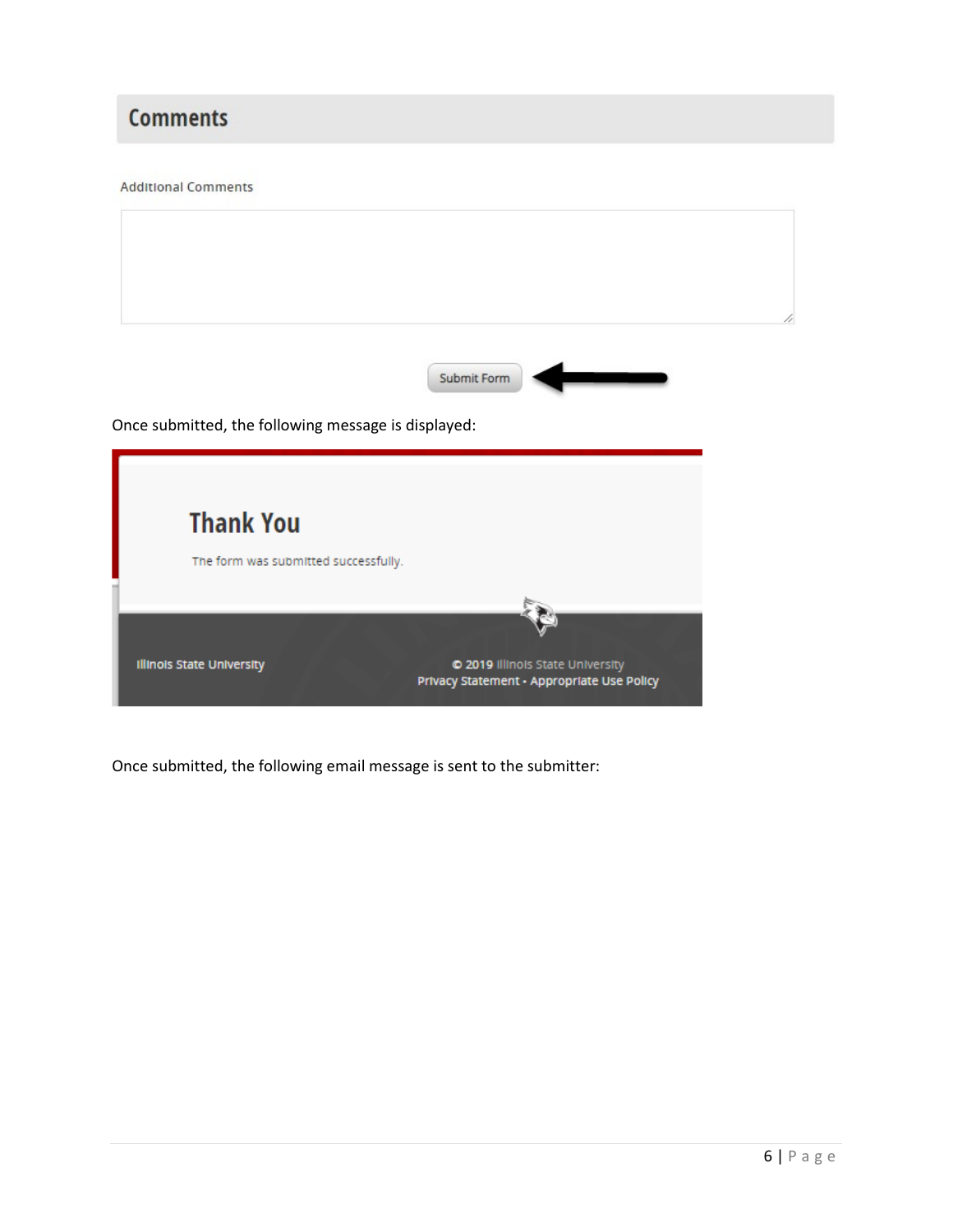

You have successfully submitted a Position and Funding Request.

Job Type: Civil Service Exempt

Employing Department: Budget Office - 01020000

Anticipated Title: Testing for User Guide

Employment Consultant: Kira Shelton

**Employee Name:** 

**Submission ID: 545240654** 

Once the request has been approved by Human Resources and the University Budget Office, the following "Approved" email is sent to the submitter: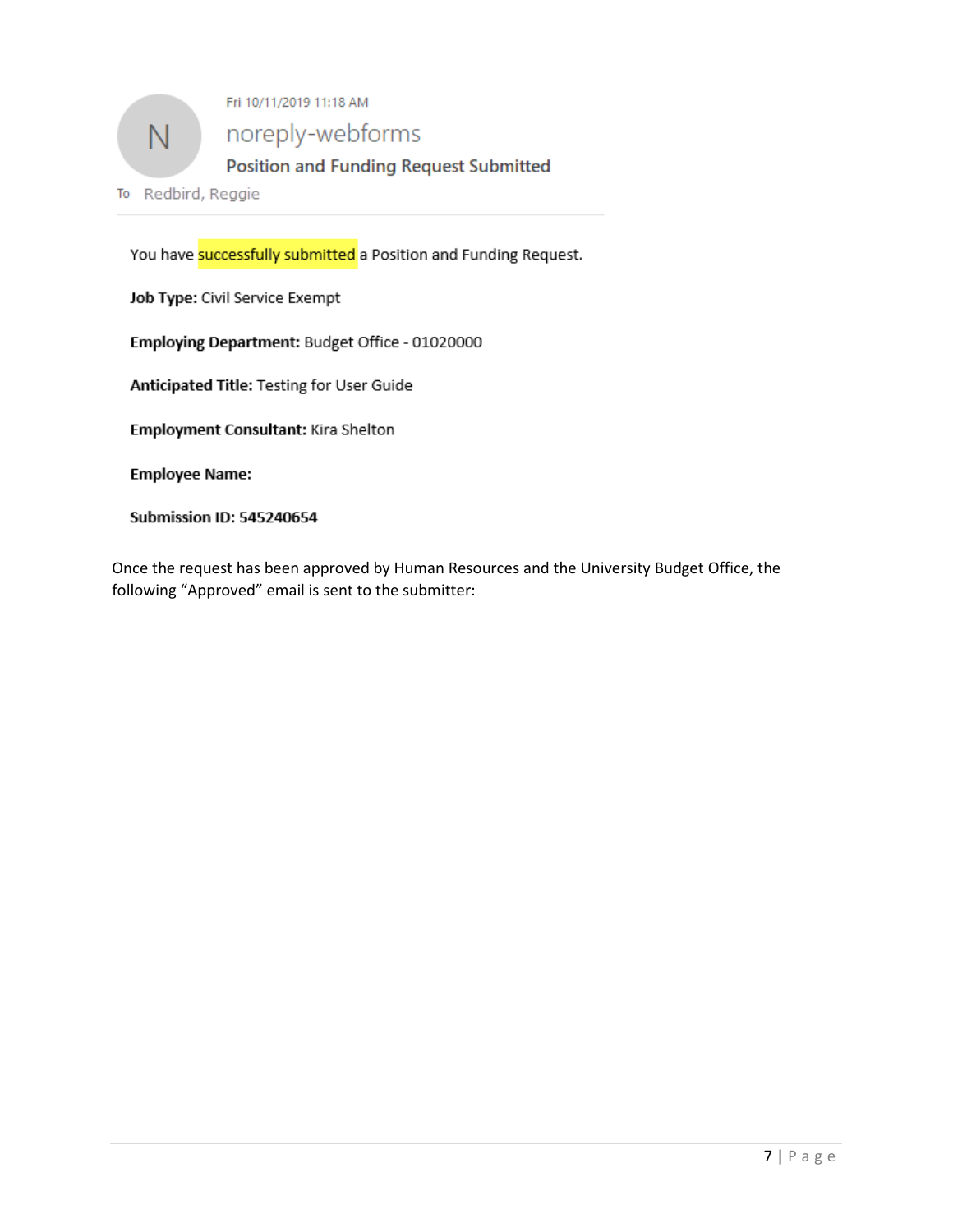

Your Position and Funding Request has been approved.

Job Type: Civil Service Exempt

Employing Department: Budget Office - 01020000

Anticipated Title: Testing for User Guide

Employment Consultant: Kira Shelton

**Employee Name:** 

Position Number: 25815874

**Comments:** 

**Submission ID: 545240654** 

NOTE: The "approved" or "denied" email will have a PDF of the completed form attached.

### Departmental Dashboard

Dashboards for each department provide a list of that department's submissions. Links to departmental dashboards are available for primary department contacts and lead staff. To obtain your dashboard link, contact Human Resources or the Budget Office.

|        | Academic Senate - 01830000 v              |                      |                             |                      |                            |
|--------|-------------------------------------------|----------------------|-----------------------------|----------------------|----------------------------|
|        | ○ Filtered by: Academic Senate - 01830000 |                      |                             |                      |                            |
|        | O of 2 Selected: Export                   |                      |                             |                      |                            |
| $\Box$ | Date Submitted                            | <b>Contact Name</b>  | <b>Contact Phone Number</b> | <b>Contact Email</b> | Job Type                   |
| O.     | 2019-10-09 15:05:40                       | <b>Rhonda Lovell</b> | 26368                       | ralovel@ilstu.edu    | <b>Faculty Non-Tenured</b> |
|        | 2019-10-04 09:02:06                       | Kira Shelton         | 438-2120                    | kgshelt@ilstu.edu    | Civil Service Non-Exempt   |

Each user can customize the fields displayed in the dashboard by selecting the **Table Settings** icon in the upper right of the dashboard.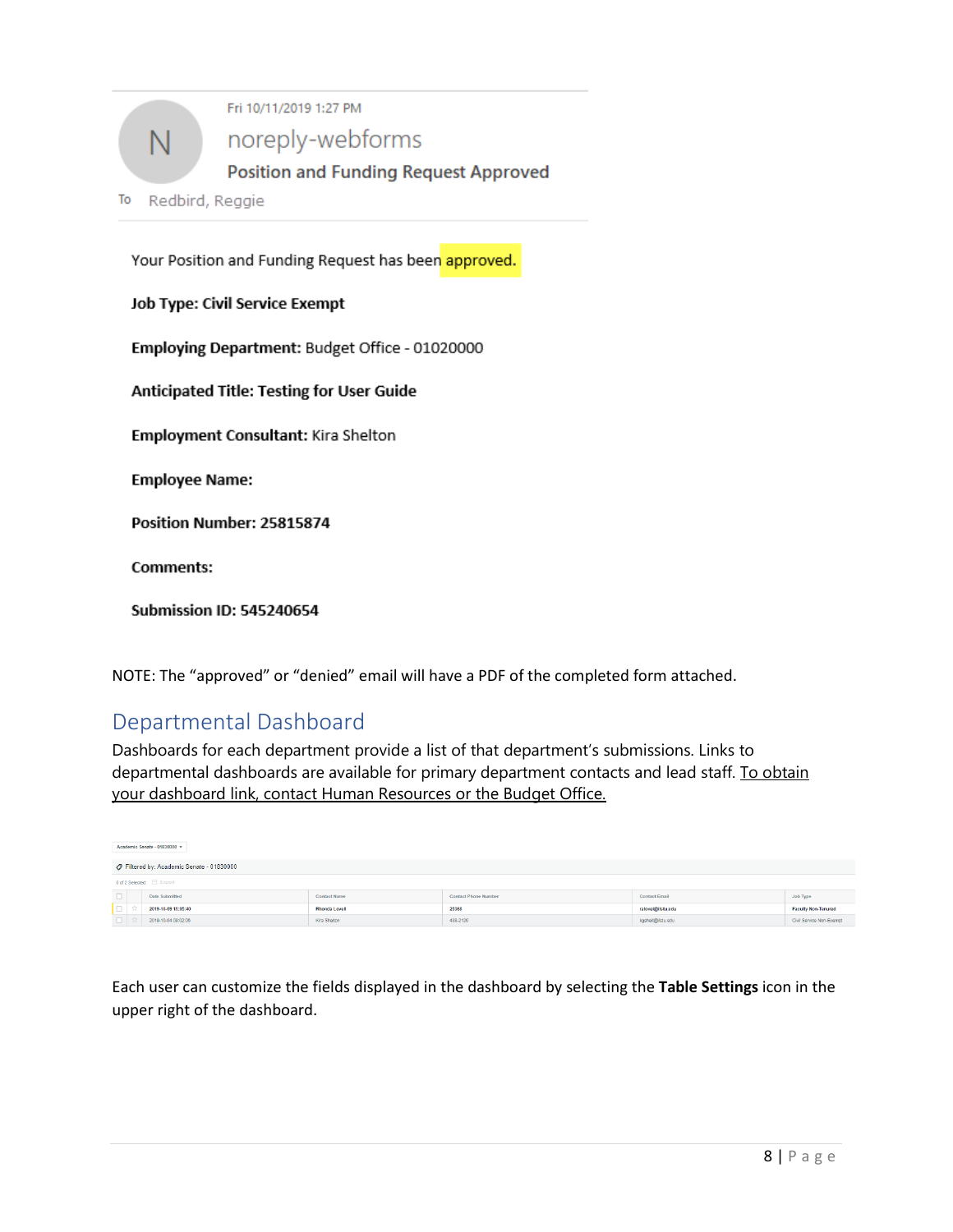|                     | Search                     |
|---------------------|----------------------------|
|                     | E Export All               |
|                     | Table Settings $\clubsuit$ |
| Job Type            | <b>Position Number</b>     |
|                     |                            |
| Faculty Non-Tenured |                            |

Drag the desired fields from "Hidden Columns" to "Visible Columns." Click **Save.**

### **Choose Columns to Display**

Choose which columns you'd like to display in the form submission table. If you want to change their order,  $\overline{a}$  just drag and drop them into your preferred order.

#### Visible Columns

Hidden Columns

| <b>1</b> Date Submitted | <b>Browser</b>             |
|-------------------------|----------------------------|
| + Unique ID             | + IP Address               |
| + Contact Name          | <b>Location</b>            |
| Contact Phone Number    | $+$ Empl Type              |
| + Contact Email         | + Job Code                 |
| + Job Type              | + Job Status               |
| - Position Number       | Employing Department       |
|                         | Employee Name              |
|                         | + Employee UID             |
|                         | Anticipated Title          |
|                         | Reports To Position Number |
|                         | + FTE of Position          |
|                         |                            |